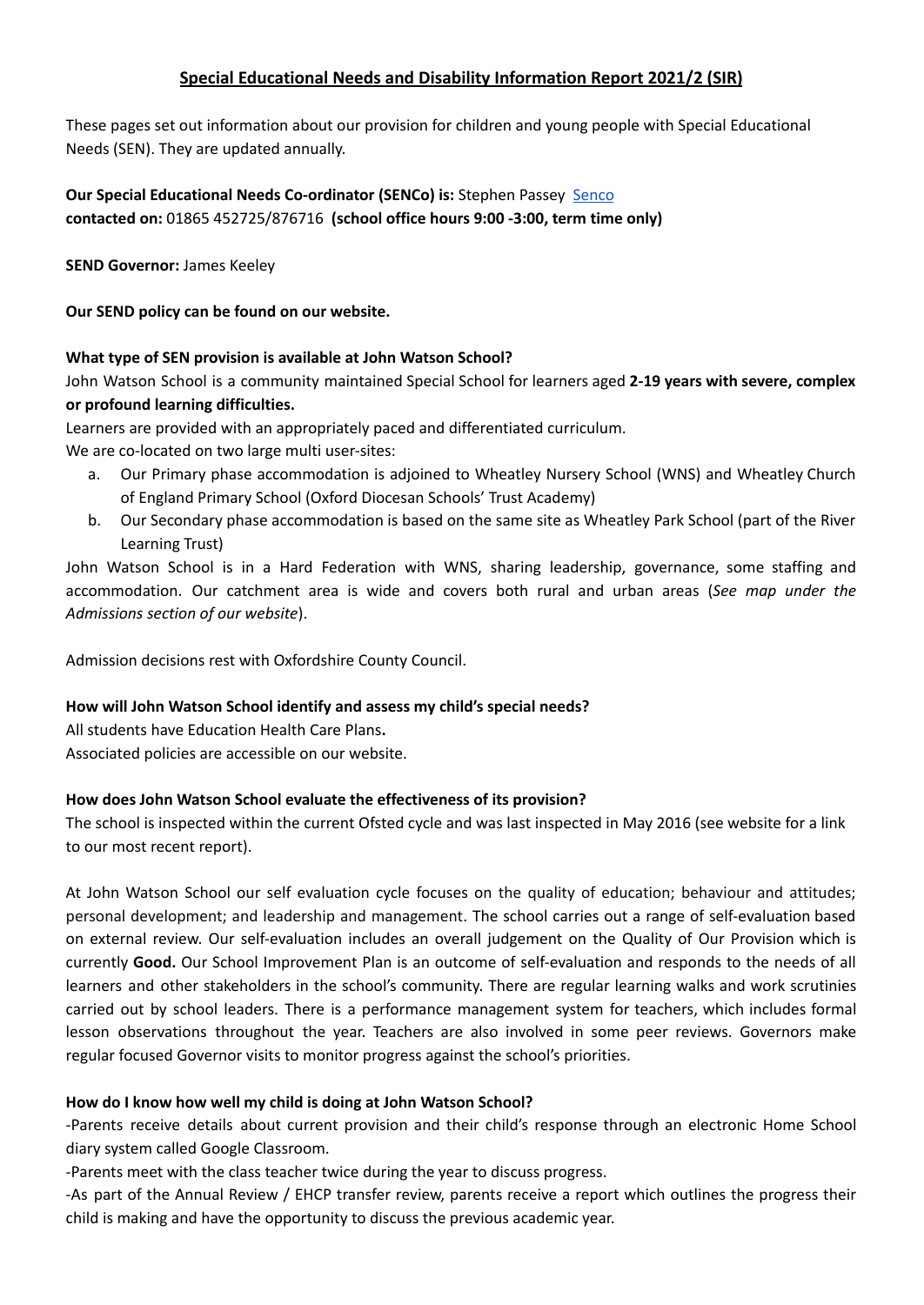-Parents have the opportunity to have a half termly phone call with the class teacher.

-Parents are welcome to discuss their child's progress with us at any time. Please see the John [Watson](https://docs.google.com/document/d/1GrIbFQXVowrrNKYe-xmdG-qVMeGvunl6eRyTNdxB_w4/edit) School Curriculum, Planning & [Assessment](https://docs.google.com/document/d/1GrIbFQXVowrrNKYe-xmdG-qVMeGvunl6eRyTNdxB_w4/edit) Framework (Current Dec 2021)**.**

#### **How will the staff support my child and how will the curriculum be matched to my child's needs?**

Classes are based on a complex and varied range of factors: chronological age, curriculum pathways, friendship groups and personal care needs. Access issues and space for therapy is taken into account when allocating pupils to classrooms.

- All curriculum planning and delivery is differentiated according to need. The support provided for each individual child is outlined in the statement / EHCP/ and individual learning aims.
- Our provision seeks to overcome a wide range of barriers to learning.
- Teachers embed positive behaviour for learning so that learners are empowered in maximising their own learning opportunities.
- If required we will provide a Personal Handling Plan and/ or a Health Plan, developed in consultation with staff, parents, and where appropriate outside agencies.
- Staff are supported by the Clinical Nurse Specialist (RNU), Speech and Language Therapists (SaLT), Physiotherapists (PT), Occupational Therapists (OT), Educational Psychologist (OT) and the Special Educational Needs Support Service (SENSS).

|                                     | Speech and Language<br>Therapy                                                  | Physiotherapy        | <b>Occupational Therapy</b> |
|-------------------------------------|---------------------------------------------------------------------------------|----------------------|-----------------------------|
| <b>Names</b>                        | <b>Becky Underdown and</b><br><b>Rachael Henry - Usual day</b><br><b>Monday</b> | <b>Hannah Jolley</b> | <b>Phoebe Arbuthnot</b>     |
| <b>Total</b>                        | 89                                                                              | 11                   | 12                          |
| Percentage of learners in<br>school | 82%                                                                             | 10%                  | <b>11%</b>                  |

Our Annual Reviews are held at a single point in the year when EHCP outcomes are reviewed. Teachers use these targets in conjunction with JWS' core values SLICE to devise long term thematic planning, and Individual Learning Plans. Our revised Curriculum is relevant, challenging, aspirational and provides an enjoyment in learning while ensuring that the core skills of literacy, numeracy, life skills and social and emotional skills are developed. Children follow either the Foundation, Enhanced or Generalised curriculum pathway. Each pathway is subdivided into either the J, W, or S stage. We use a range of Assessments including Responsive Teaching Records; Phase Running Records and Observation Sheets and Reading Logs to capture evidence of progress in a range of forms across the week. Pupil data informs our planning. We moderate teachers' judgements through frequent moderation, learning walks, book looks as well as external moderation with other Oxon Special Schools.

The Equality Act 2010 places specific duties on schools, settings and providers, not to discriminate, harass or victimise a child or adult linked to a protected characteristic defined in the Equality Act, and to make 'reasonable adjustments'. We follow our unique and bespoke curriculum to support pupils to meet their EHCP outcomes. Please see our **[Teaching](https://docs.google.com/document/d/16qyLpBHtIyoSjlcAi__uGBlH6CTihNCO/edit) & Learning Policy JWS (January 2022**).

#### **Interventions and skilled support**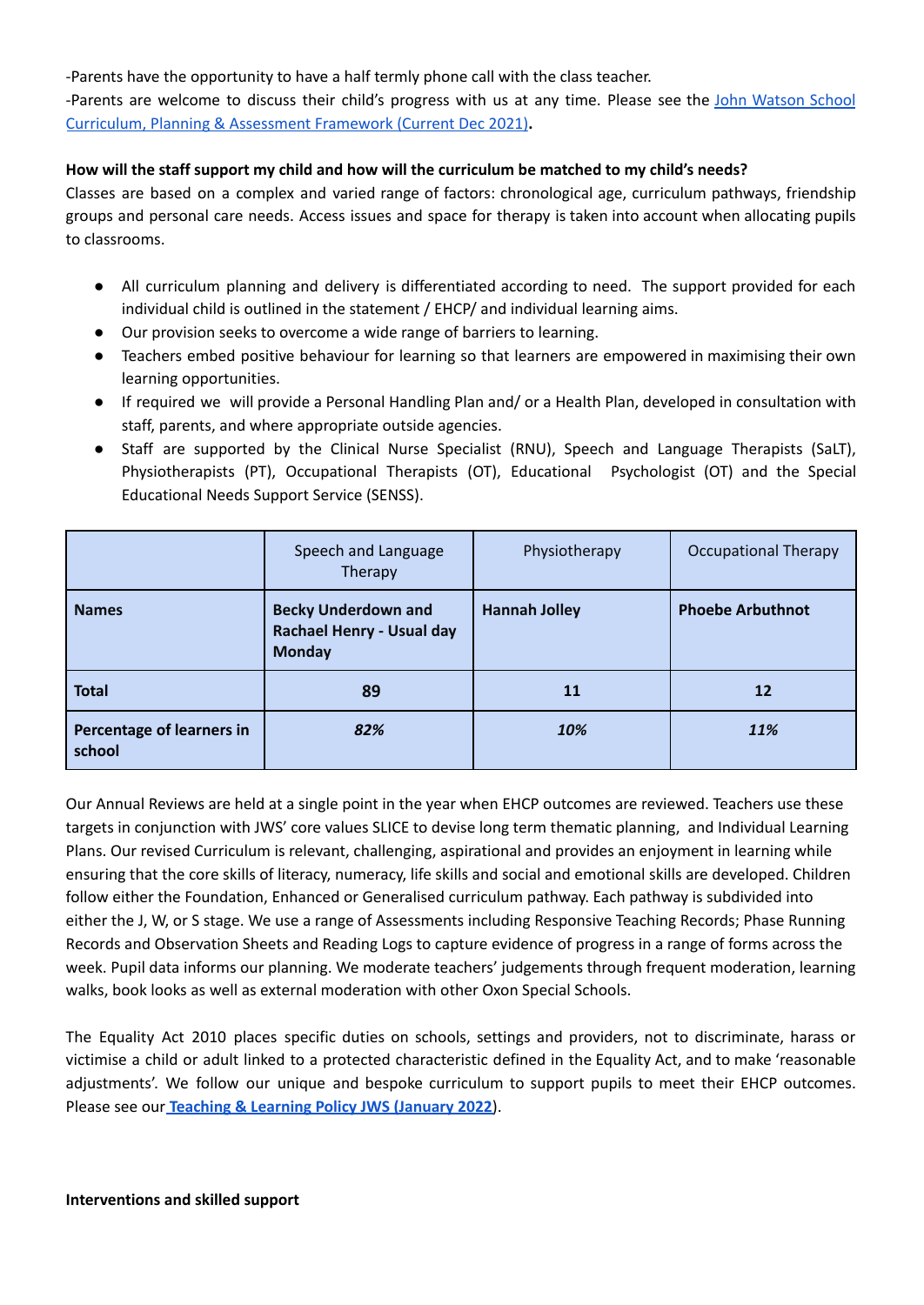- 1. Where appropriate we also use a highly structured phonics programme *(The Sound Reading System)* and to support Mathematics, Numicon. As well as other structured maths resources *(more information on our website).*
- 2. Our curriculum supports the Spiritual, Moral, Social and Cultural needs of our learners and prepares them for life in modern Britain.
- 3. There are many issues to be considered when deploying staff. Our staff to learner ratio is often 1:3, but staff levels are then adjusted according to the needs of individual learners, considering details in statements and EHCPs, risk assessment and other progress data.

Further details regarding our school curriculum and approach to learning can be found in our Curriculum and Teaching and Learning policies.

- [Teaching](https://docs.google.com/document/d/16qyLpBHtIyoSjlcAi__uGBlH6CTihNCO/edit) & Learning Policy JWS (January 2022)
- John Watson School Curriculum, Planning & [Assessment](https://docs.google.com/document/d/1GrIbFQXVowrrNKYe-xmdG-qVMeGvunl6eRyTNdxB_w4/edit) Framework (Current Dec 2021)**.**

# **What further activities are available in addition to the curriculum activities?**

- 1. A small number of Primary aged learners attend a weekly session at a local Riding for the Disabled (RDA) centre. Spaces are allocated in line with Therapists and in relation to the academic level of each learner. We are restricted by a weight of rider tolerance of 50 kilos (8 stone).
- 2. Primary aged learners and The Sixth Form have access to swimming sessions at local leisure centres.
- 3. Both sites have sensory provision.
- 4. Learners in sixth form have varied work shadowing opportunities as part of the Careers Education Advice and Guidance offer (CEIAG) please see Careers Guidance Vocational [Opportunities](http://www.johnwatsonschool.org/curriculum/careers-guidance/)*.*
- 5. Please see the link to the teaching and learning policy and the Key Stage Curriculum Information booklets for further information. Our Curriculum, Planning & [Assessment](http://www.johnwatsonschool.org/our-curriculum-planning-assesment/)**.**

## **What support is there for social and emotional development?**

- 1. The school follows the *Family Links Nurturing Programme*. The development of social and emotional skills is key to all our learners. All staff received training in January 2021.
- 2. All the staff work within a clear Behaviour for Learning policy that promotes student respect and decision making.
- 3. We have a School Council to ensure there is peer representation for our pupils.
- 4. A pupil view/voice is captured through a range of mediums. We encourage pupils to attend part of their Annual review meeting, if appropriate given their age, stage and ability to manage transitions. We regularly seek Parental feedback as part of the review process, and take their views on board.
- 5. As part of our School Priorities for 2021/22, we are focusing on pupil voice, and have appointed two Student Voice Champion Teachers (one per site). We are focusing on **Supporting Student Voice through regular:**
	- Student Council meetings
	- **●** Displays
	- **●** Reverse integration
	- **●** Extracurricular activities Pets as Therapy, Cricket
	- **●** Mosaic approach for capturing fundamental student voice talking wall

**Impact:** to ensure that the pupil voice is heard and individualised and to ensure we have a whole school consistent approach for student voice.

## **How does John Watson School engage with children and young people who do not have SEN?**

Learners regularly integrate with our partnership mainstream providers:

Secondary age pupils share the site with Wheatley Park School and mainstream students work with us supporting social communication skills.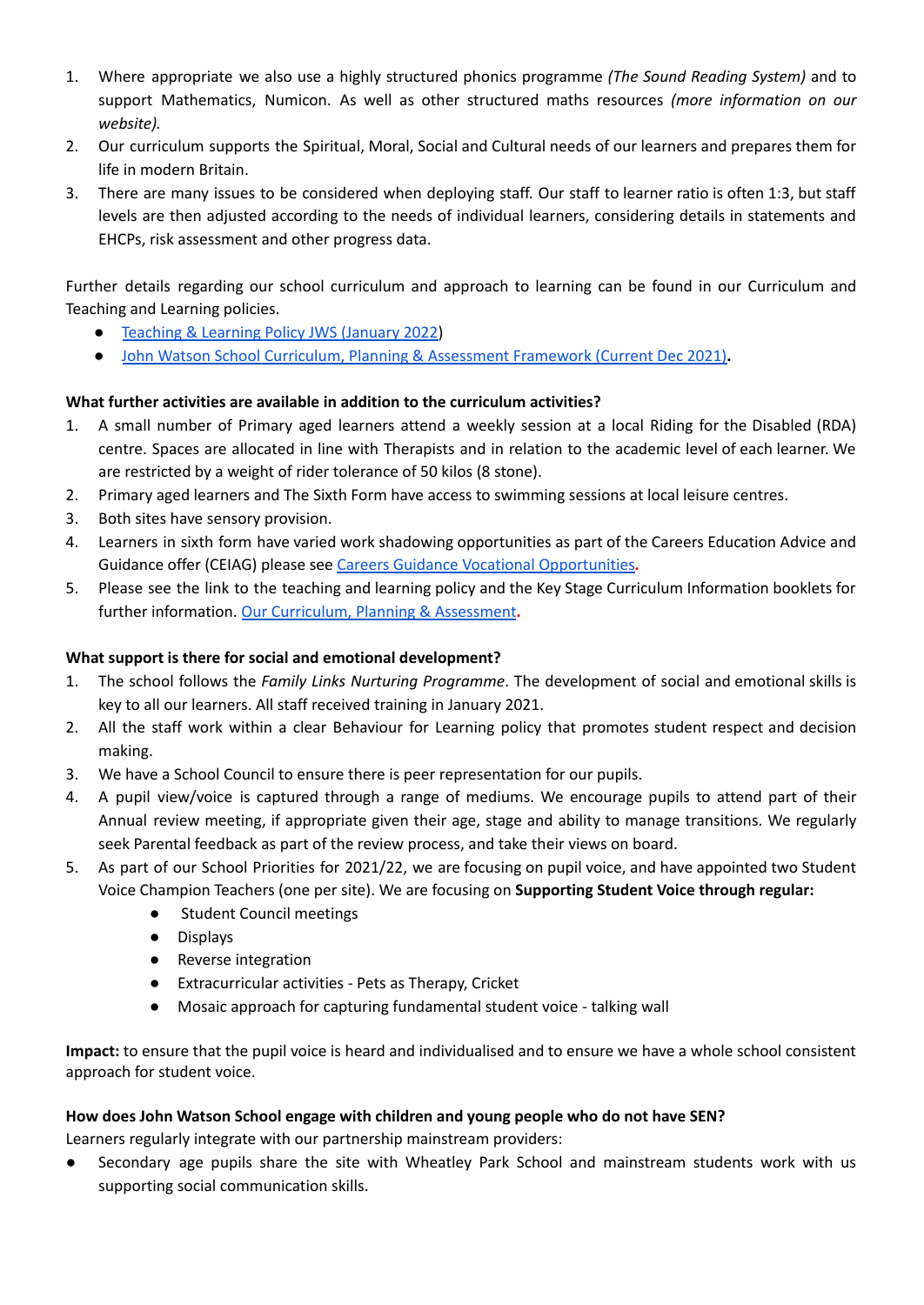- The secondary department runs the Venison House project directly in partnership with Wheatley Park school, encouraging learners from both skills to work together on joint ventures in outdoor learning.
- Secondary pupils take part in regular reverse integration sessions with sixth form students from both Wheatley Park School and Morland Collage School.
- Secondary students make regular use of the Library and other mainstream provision on the WPS campus.
- Primary pupils take part in in a range of activities including sports days, sponsored walks, assemblies and signing clubs.
- Primary pupils enjoy regular walks into the village to the post office or recreation grounds.

## **What training is provided to develop staff expertise?**

Staff at John Watson School have a varied and wide range of expertise in the field of education and SEN. Training takes place throughout the school year and is linked to our School Strategic Priorities and teacher Appraisal Targets.

Staff training over the last 12 months has included the following: DSL Safeguarding Training, Prevent Training, Generalist Safeguarding training, Basic Food Hygiene, Minibus Driving, Health and Safety training, Fire Warden training, First Aid, Manual Handling of People, Hoist and Sling training, Team Teach training, Infection Control, child specific epilepsy training, Medication training (child specific) general Epilepsy training, Asthma training, Infection Control, Administering medication, Signing training, Child specific ICT training, Sensory Diets, Multi sensory impairment, , Learner specific Speech Therapy, Physiotherapy and Occupational Therapy programmes. A range of Training on Autism, including Attention Autism and SCERTS.

Much of the above is repeated throughout each year, according to the need of the particular team and Medical and Safeguarding training is delivered each September. The school benefits from a range of external scrutiny including regular visits from our School Improvement Partner, Steve Lowe.

## **What equipment and facilities are there to support young people with Special Educational Needs?**

- 1. John Watson School is accessible to all learners
- 2. We have some overhead hoists (including at the secondary site in our Therapies Classroom) and accessible bathroom facilities.
- 3. We provide ramps for wheelchair access
- 4. Where learners do not have specific seating from the Occupational Therapy service, they are provided with seating posturally designed to fit the correct height of the learner. Tables and workstations are matched accordingly
- 5. We use a range of adapted utensils for eating
- 6. We use grips and pens for writing as advised by the Occupational Therapist as well as writing slopes
- 7. We have Interactive Whiteboards and Prowise screens
- 8. We use switches and button technology
- 9. We use iPads with specialist programs to support communication
- 10. We have access to eye gaze technology, when needed
- 11. We have adapted trikes and go-karts to enhance mobility and to maintain good fitness and health
- 12. We have a range OT equipment to support sensory exploration- peanut balls, trampoline
- 13. We have adapted playgrounds and equipment to enhance student engagement and physical activity
- 14. Bespoke interventions and Sensory Diets support individual students with their sensory regulation needs
- 15. Sensory rooms / dark tents with cause and effect switches
- 16. Sensory trays in each classroom

## **How are families involved in the education of their children?**

At John Watson School parents are included in the process of working with their children/young adults in a variety of ways such as: